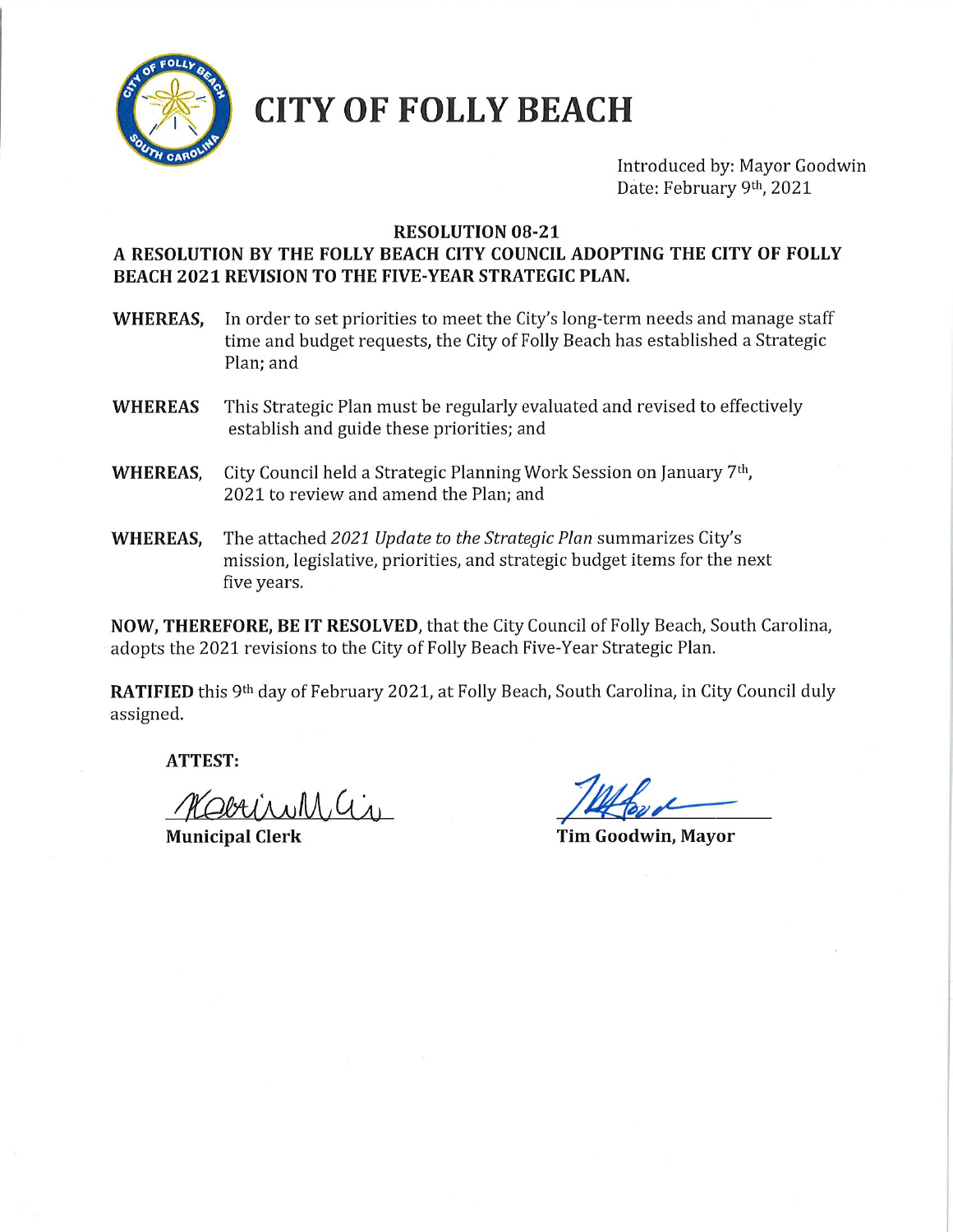

# **City of Folly Beach 2021 Update to the Strategic Plan**

### *Vision Statement*

The City of Folly Beach aspires to be an eclectic and relaxed community centered around the livability of residents and families while welcoming visitors. We will stand as leaders in environmental protection and resilience while building on a foundation of fiscal responsibility.

## *Mission Statement*

As a full-service Municipal government; we use efficiency, transparency, fiscal responsibility, and professionalism to preserve the quality of life for residents, protect the environment, and accommodate visitors.

## *Top Legislative Priorities for 2021-2022 Fiscal Year*

- 1. Beach Preservation
- 2. Water Capital
- 3. Drainage
- 4. Pedestrian Safety
- 5. Paid Parking Expansion
- 6. Resilience
- 7. Fund Balance
- 8. Traffic & Parking
- 9. City Hall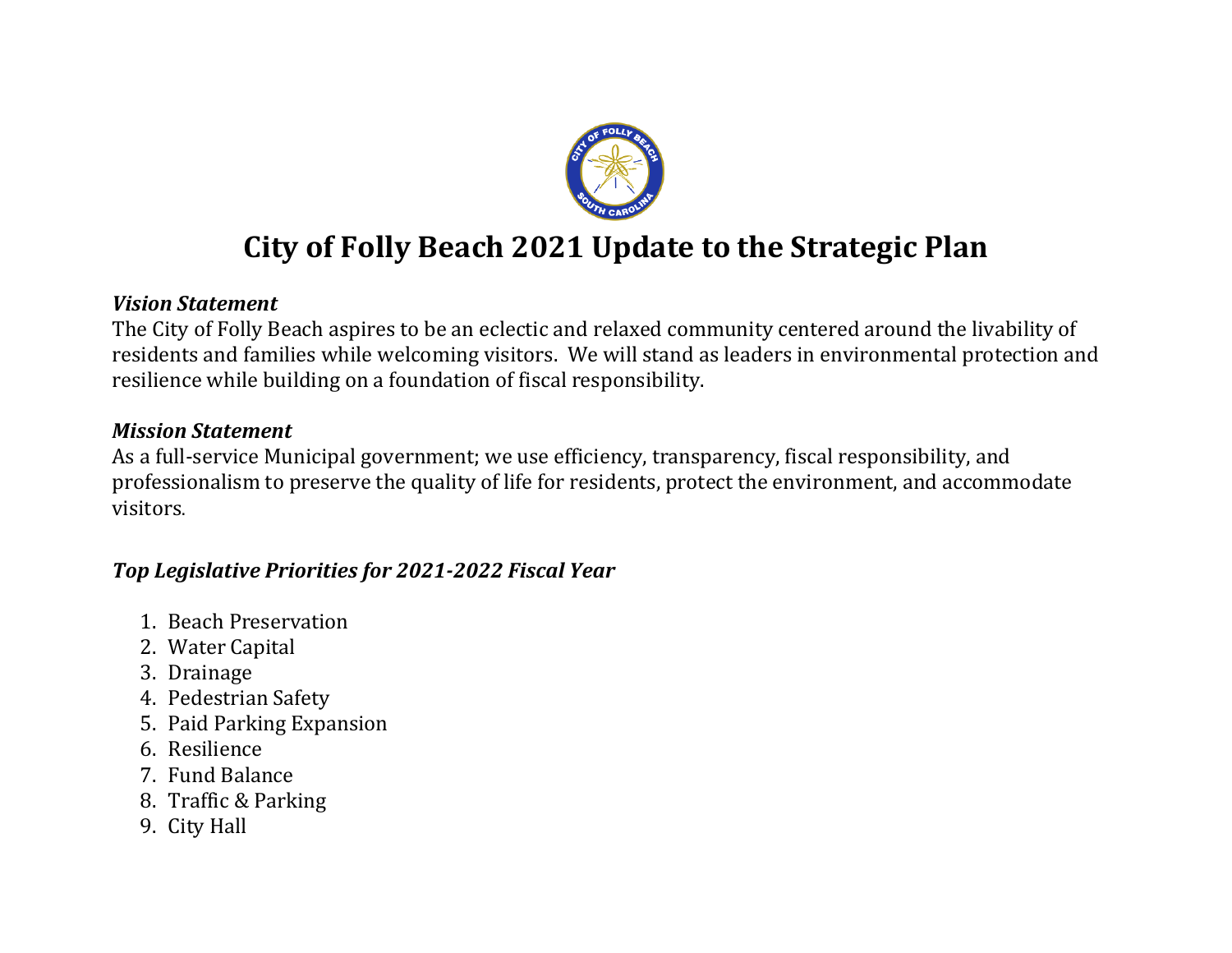

# **City of Folly Beach**

21 Center Street Folly Beach, SC 29439

Date: February 9th, 2021 Topic: Strategic Plan

Mayor and Council,

The Strategic Plan spreadsheet for 2021 is attached. Those items that have red budget numbers or completion percentages are carryovers from 2020. New items, as outlined below are listed with staff and/or budget assignments missing. Resolution 08-21 will serve as the official endorsement of these priorities and allow staff to move forward with planning. Budget and staff assignments will be added by the Department Heads during the budget review process for you review and approval. Please see below for an update on 2020 items as well as the new items added for 2021.

- EMERGENCY VEHICLE ACCESS OVER GROINS: This project has been carried over and work will be prioritized for 2021 per Council's directive.
- CONSTRUCT GROINS PHASE 2: This item has is carried over. As a result, all budget projections have been pushed out by two years. We are proposing to move \$150k into a reserve for professional services/hard costs related to getting the project started with a goal of construction during the 24/25Fiscal Year. As we get closer to starting this work, we will be researching funding sources including the State Parks, Recreation, and Tourism Beach Funding Assistance.
- SAVING FOR RENOURISHMENT: This item is ongoing. target of \$800K annual contribution to Beach Preservation is still good to meet projected needs. However, we strive to hit \$1M each year. The City is currently working to confirm with Charleston County that their projections of A-tax loss are holding true. If A-tax Countywide is not as low as projected, we will push for an increased share of those funds.
- WALKOVER EXTENSION/RETREAT: This item is ongoing. The City repaired several walkovers in 2020. Also, the TVPC has agreed to donate money for walkover improvements in 2021.

### UTILITIES

- BACKUP WATER SOURCE: This is a carryover. A new grant has been applied for this year which requires a 25% match from the City \$891,526. Charleston Water Systems has committed to a partial match also but has not specified the amount.
- WATER MAIN REPLACEMENTS: This item is a carryover. One major abandonment has been completed. Several other projects have been rescheduled to be concurrent with projects planned by Charleston County for operational and cost efficiencies.
- AUTOMATED METER READERS: This project is a carryover. The RFP is written and advertised soon. The total cost of the project is anticipated to be around \$300K with an initial budget of \$50K in FY21. For FY22 and beyond, an anticipated \$25K a year is needed for gradual implementation. water rate study had \$25K each year after until complete but may be adjusted.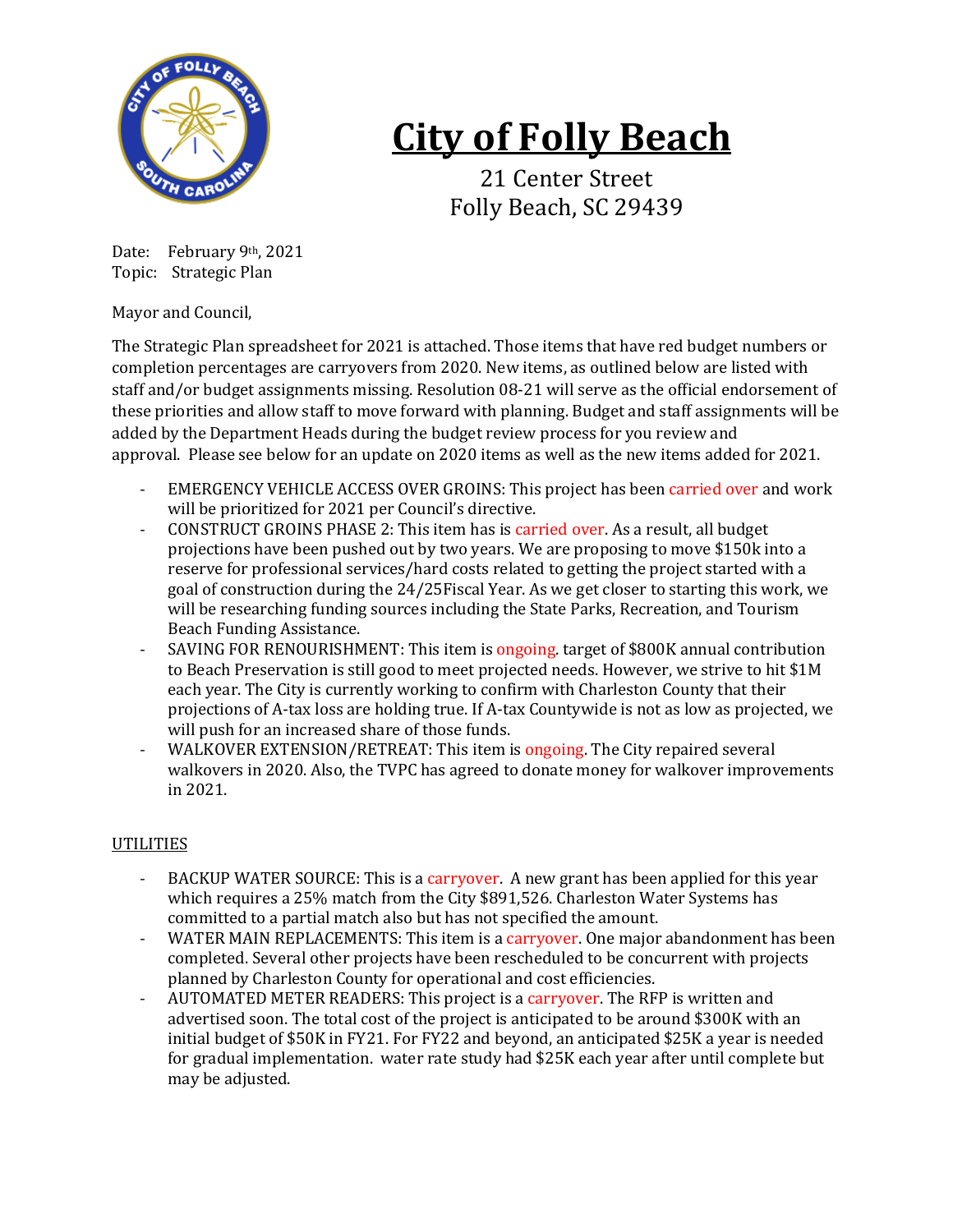- SAVE FOR WATER TOWER: This is an ongoing goal. Staff proposes to fund this at a rate of \$40K a year with a projected replacement in 2030. This item was not funded in the FY21 budget.
- SCADA: This item was removed for 2021.

### PUBLIC WORKS AND FACILITIES

- CITY HALL RENOVATION: This project is a carryover. It is proceeding as scheduled. A new roof and major repairs under the building were added to the project to realize a cost savings during the renovation.
- SAVING FOR GARBAGE TRUCKS: Carryover. Currently saving \$65K per year, Reserve account currently has  $$152,150 + $65,000$  FY21 contribution =  $$217,150$  (previous truck purchased on 9/30/18 for \$169,854). The fund balance in the reserve is enough to begin ordering process for next truck.
- NEW ITEM (TRAFFIC & PARKING STUDY ARCTIC AVENUE): This item is new for 2021. It limits a broader 2020 goal to only the future study of Arctic Avenue.
- DRAINAGE CAPITAL PROJECTS: Carryover. The bond issuance is complete, and the City is pursuing projects as outline by the Drainage Study. Staff submitted a FEMA BRIC grant application for two area specific drainage plans for Tabby Drive and West Indian.
- NEW ITEM (CONVERT COMMUNITY CENTER TO MULTIPURPOSE SPACE): This is a new goal for 2021.
- PEDESTRIAN PATHS AND CROSSWALKS: Carryover. Significant procedural items were completed in 2020. The bids for  $2<sup>nd</sup>$  Street West are going to Council in January of 2021. DOT permits for the Ashley Avenue Project are being finalized. 2<sup>nd</sup> Street East has been combined into a joint project Charleston County drainage work and will be the final section completed. These projects will initially be funded by bond proceeds. However, Council may consider funding a reserve for future projects.
- RIVER PARK IMPROVMENTS: Substantially completed and removed. This project is on track and scheduled to be completed in 2021. Staff proposes an ongoing reserve to fund maintenance, major renovations if needed in the future, and the maintenance/replacement of holiday lights and displays.
- STREE LIGHT UPDGRADES: Substantially completed and removed. This project has been approved and Dominion energy is in the planning stages for final rollout. The City's work is complete and there will be no further direct cost to the City.
- STORAGE/GARAGE: Substantially completed and removed. This item has evolved. The first phase, fencing at the Clam Farm in underway. Future use of the site is planned to be overflow vehicles for the short term.

### PUBLIC SAFETY

- INTEROPERABILITY WITH CHARLESTON COUNTY CAD: Carryover. This project has been approved by Council by resolution. Charleston County to complete roll out on their end by late spring, and the City by June.
- NEW ITEM (ALS PROGRAM): This new item was added due to delayed response time of up to 35 minutes by Charleston County, Public Safety Proposes that Folly equip themselves to provide full Advance Life Support Capability. The budget proposed would build capability to have two teams trained in the first 2 years. Afterwards, ongoing costs would pay stipends for those teams (\$17k) and fund a reserve for equipment replacement (\$10k). The City is meeting with the TVPC to consider A-tax funding for equipment.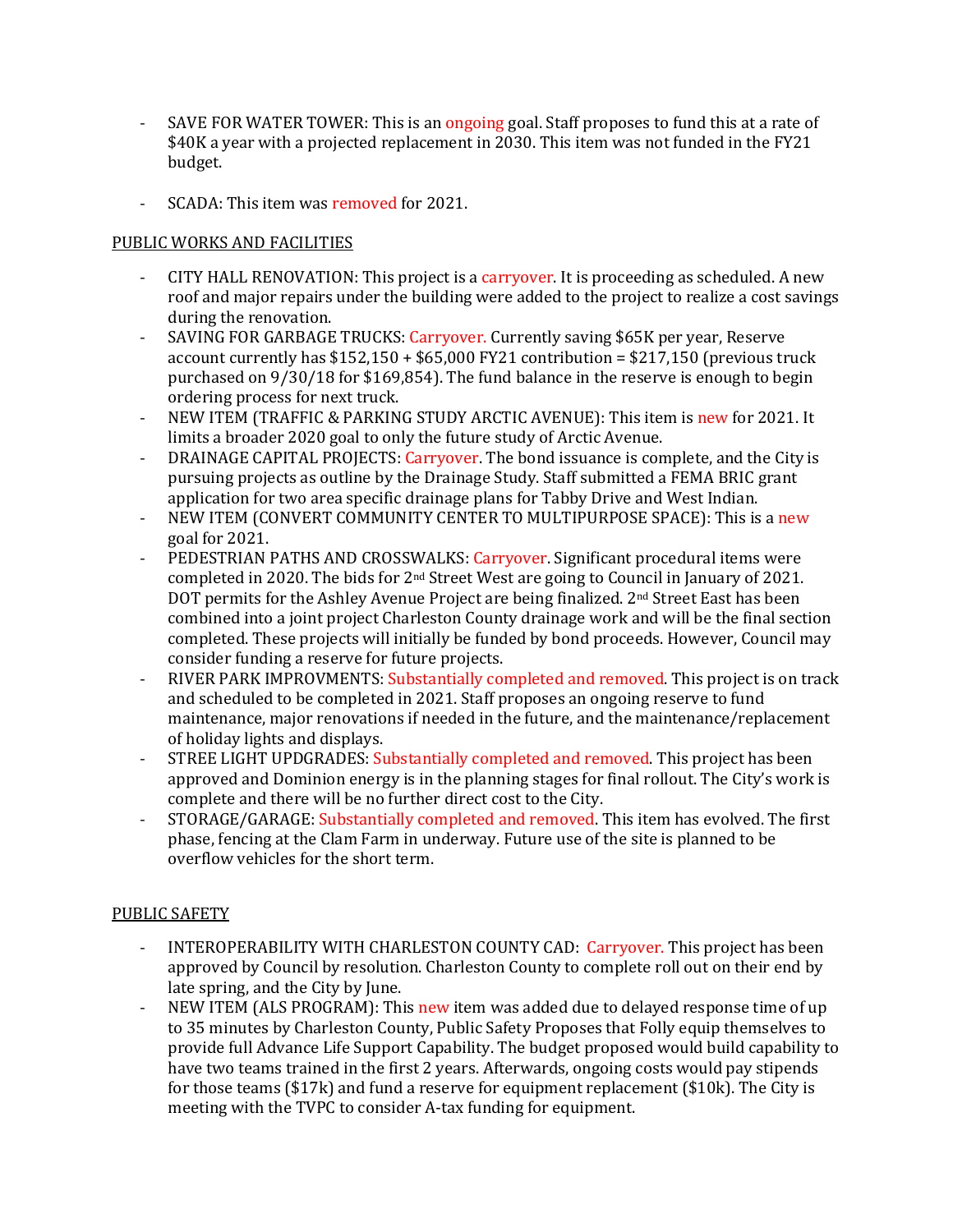- MARINE LAUNCH/Enforcement: This carryover item is a broadening the scope of this item to fund not only the launch, but ongoing supplies/boat removal/programs to support the recently passed rules for abandoned vessels.
- ACCREDITATION: This project is Substantially completed and removed. Research/documentation has been completed and final review is pending. Anticipated conclusion in early 2021.
- SAVING FOR FIRE ENGINE: This item is complete and removed. Council has approved the purchase contract.
- POLICE CAR REPLACMENT: Ongoing as part of budget process and removed. Public Safety notes that the ongoing rise in prices means the City should budget more each year. Accordingly, we are projecting a raise from current levels (app \$115K) to \$130K gradually increasing to \$135K.

### INFORMATION TECHNOLOGY

- SECURITY CAMERAS PUBLIC PARKS/CITY HALL: Carryover. City Hall was completed but will need to be replaced post renovation. Public parks are in progress.
- NEW ITEM (TECHNOLOGY ASSESSMENT): This new item calls for a comprehensive review of the City's technology needs and the development of an implementation plan.
- AUTOMATE POLICE/COURT/FINANCE SOFTWARE: complete and removed.
- PARKING TICKER WRITER: complete and removed.

### ADMINISTRATION

- EMPLOYEE COMPENSATION STUDY: Carryover. The study was completed, and target adjustments were set for each employee. Last year the City funded 43% percent of the target adjustments for all employees (if target adjustment was \$1,000 employee received \$430). Proposed budget assumes a two year follow up for the remaining 57% and is an estimate to allow for assessment of target salaries.
- PAID PARKING EXPANSION: Carryover. The City has identified areas for future expansion and is applying for DOT approval. Once approval is received Council will reconvene to prioritize implementation areas.
- Internal and External Communications Plan: This item is a carryover and a revision to the branding study approved in the FY21 Budget. An RFP should be released in early Spring.
- NEW ITEM (PREPARE FOR SEA LEVEL RISE): This new item will integrate resilience into all operational areas.
- NEW ITEM (DEVELOP PERMANENT OUTDOOR SPACE FOR RESTAURANTS): This new item directs staff to look to long term solutions for sidewalk/patio/outdoor areas for use by businesses.
- NEW ITEM (DEVELOP COMMUNITY WELLNESS): This new item will integrate current recreational program with wellness and health related initiatives.
- EMERGENCY FUND: Complete and removed. \$2M target met. The City has traditionally contributed around \$300k a year and is on track to reach \$3 million in emergency funds during FY25.
- HISTORY SPACE: Complete and removed the community center space has been prepared and its use turned over to the Folly Beach Historical Committee.
- RESILIENCE COORDINATOR: This item is complete and removed. The position evolved into a joint land use and environmental planner.
- ABANDONED VESSELS LEGISLATION: This item is complete and removed.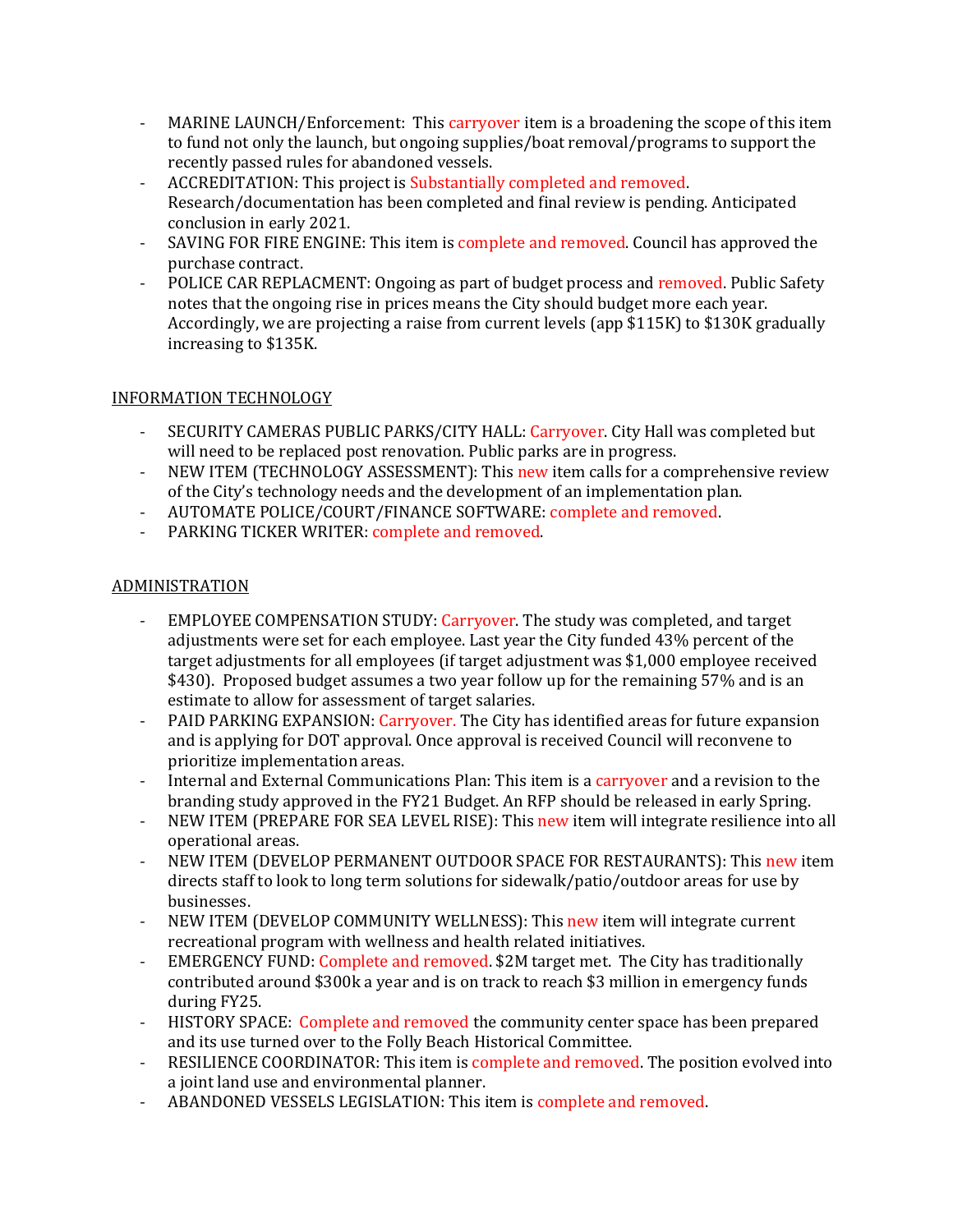- EMPLOYEE HOUSING: removed.
- STR INSPECTION REQUIREMENTS: removed.
- AFFORDABLE HOUSING: removed.

The goals/projects that were identified by Council Members but not did gain consensus for inclusion as top tier priorities are listed below. The projects should be considered where/when resources are available and with reaffirmation by Council if/when it is needed. Items on this list from 2020 plan are in **bold** and should be seen through to completion.

- Solve beachfront recycling problem.
- Professional development for employees (possibly tie to merit pay).
- Communicate to the public the ability to make donations/memorials to City.
- Arts & beautification program.
- Connect greenspace and outdoor space.
- Surf rake to remove trash/litter.
- Develop standard operating procedures for staff.
- City sponsored community events (concerts, shows, etc.).
- Streamline building permit process (to include community education for permit requirements).
- Beach patrol vehicle develop system/cycle for replacement.
- On island hospitality transportation.
- Short term rental inspection/certification.
- Grant writing.
- Nuisance rentals (single night rentals); Develop minimum night rental?
- Continue with seasonal recreation programs.
- Develop second tennis or recreation court.

Thank you,

Aaron Pope City Administrator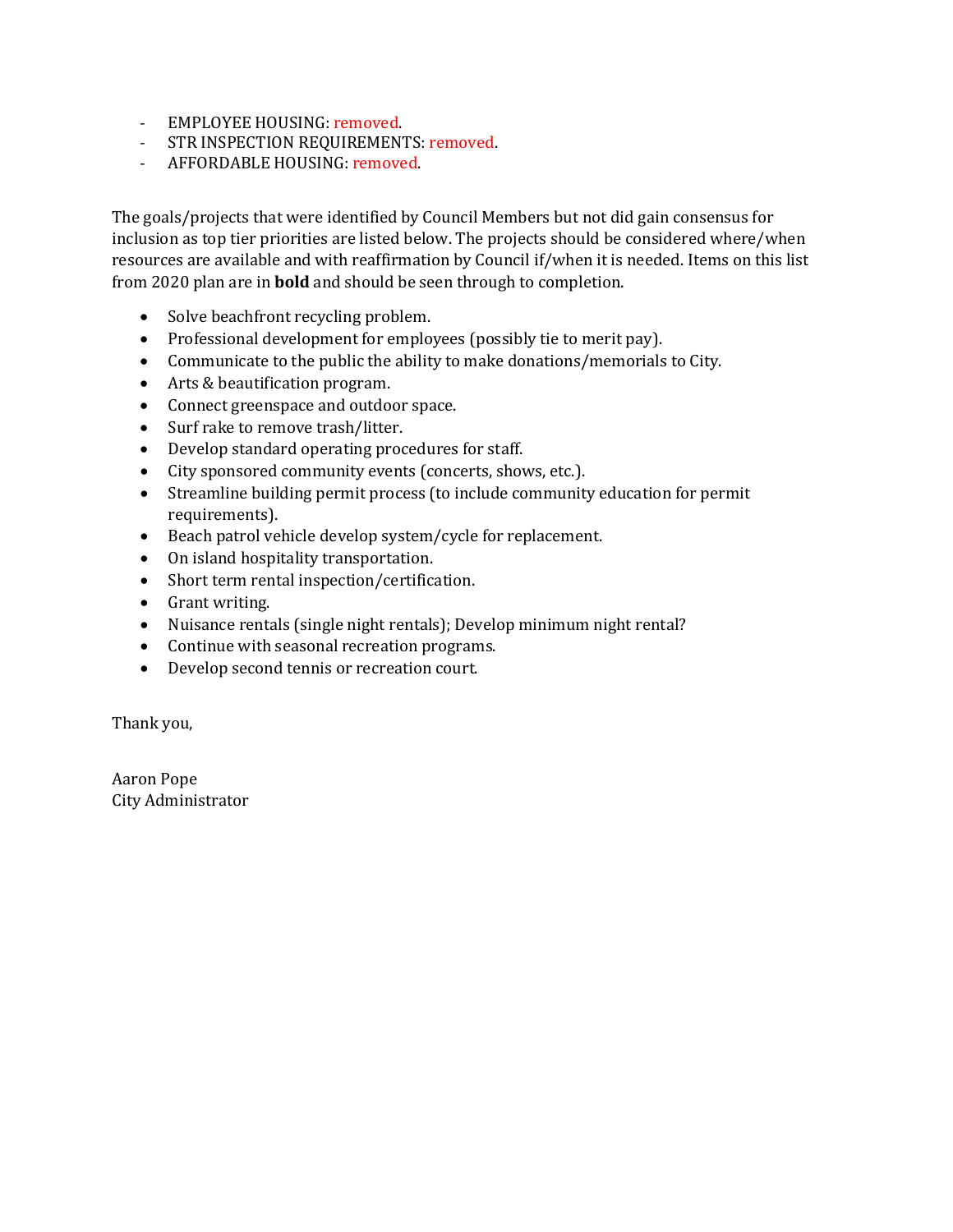| Department | Category    | Priority | Status  | <b>Action Item</b>                               | Staff               | FY 21/22  | FY 22/23  | FY 23/24  | FY 24/25    | FY 25/26  |
|------------|-------------|----------|---------|--------------------------------------------------|---------------------|-----------|-----------|-----------|-------------|-----------|
| Beach      | Operational | H.       | 5%      | Emergency vehicle access over<br>concrete groins | Lutz/Gilreath/Burke |           |           |           |             |           |
| Beach      | Capital     | н        |         | <b>Construct Groins Phase 2</b>                  |                     |           |           | \$150,000 | \$2,000,000 |           |
| Beach      | Reserve     | н        |         | Saving for renourishment                         |                     | \$800,000 | \$800,000 | \$800,000 | \$800,000   | \$800,000 |
| Beach      | Operational | M        | Ongoing | Walkover retreat/extension dune<br>preservation  | Lutz/Pope           | \$100,000 | \$100,000 | \$100,000 | \$100,000   | \$100,000 |

| Util | Capital | H. | 25%     | <b>Redundant Water Supply</b>                         | Lutz/Sullivan/Gessner/Wat<br>kins/Pope |          |             |          |             |          |
|------|---------|----|---------|-------------------------------------------------------|----------------------------------------|----------|-------------|----------|-------------|----------|
| Util | Capital | M  | 30%     | Water mains replacement                               | Sullivan/Lutz                          | \$98,500 | \$1,815,000 | \$82,500 | \$1,591,250 |          |
| Util | Capital | M  |         | Accellerate converstion to automated<br>meter readers | Sullivan/Still                         | \$25,000 | \$25,000    | \$25,000 | \$25,000    | \$25,000 |
| Util | Capital | M  | Ongoing | Save for water tower replacement:<br>2040             | Gessner/Sullivan                       | \$40,000 | \$40,000    | \$40,000 | \$40,000    | \$40,000 |

| PW & Facil | Capital     | H | 65%     | <b>City Hall Renovation</b>                                                                | Lutz                   |                |          |                                 |                        |                        |
|------------|-------------|---|---------|--------------------------------------------------------------------------------------------|------------------------|----------------|----------|---------------------------------|------------------------|------------------------|
| PW& Facil  | Capital     | H | Ongoing | Saving for Garbage Trucks                                                                  | Lutz, Gessner, Wetmore | \$65,000       | \$65,000 | \$65,000                        | \$65,000               | \$65,000               |
| PW & Facil | Operational | M |         | Parking Study; Traffic Study Artic<br>Avenue                                               |                        | \$75,000       |          |                                 |                        |                        |
| PW & Facil | Capital     | M | 50%     | <b>Drainage Capital Projects</b>                                                           | Lutz/Sullivan          | \$400,000 bond |          | Stormwater Fund Stormwater Fund | <b>Stormwater Fund</b> | <b>Stormwater Fund</b> |
| PW & Facil | Operations  | M |         | Convert Community Center to<br>Multipurpose Space.                                         |                        |                |          |                                 |                        |                        |
| PW & Facil | Capital     | L | 65%     | Ped Safety: Path & Crosswalks<br>Concept plan (100%), Engineer (in<br>progress), Construct | Lutz/Pope/Gessner      | \$300,000 bond |          |                                 |                        |                        |
|            |             |   |         |                                                                                            |                        |                |          |                                 |                        |                        |
| <b>PS</b>  | Operational | M | 50%     | Interoperability with Chas County CAD                                                      | Gilreath/Burke         |                |          |                                 |                        |                        |
| PS         | Operational | M |         | Advanced Lifesaving Capability                                                             |                        | \$66,000       | \$60,000 | \$27,000                        | \$27,000               | \$27,000               |
| <b>PS</b>  | Capital     |   | 10%     | Marine Rescue Launch Site/Marine<br>Enforcement                                            | Gilreath/Burke         |                |          |                                 |                        |                        |